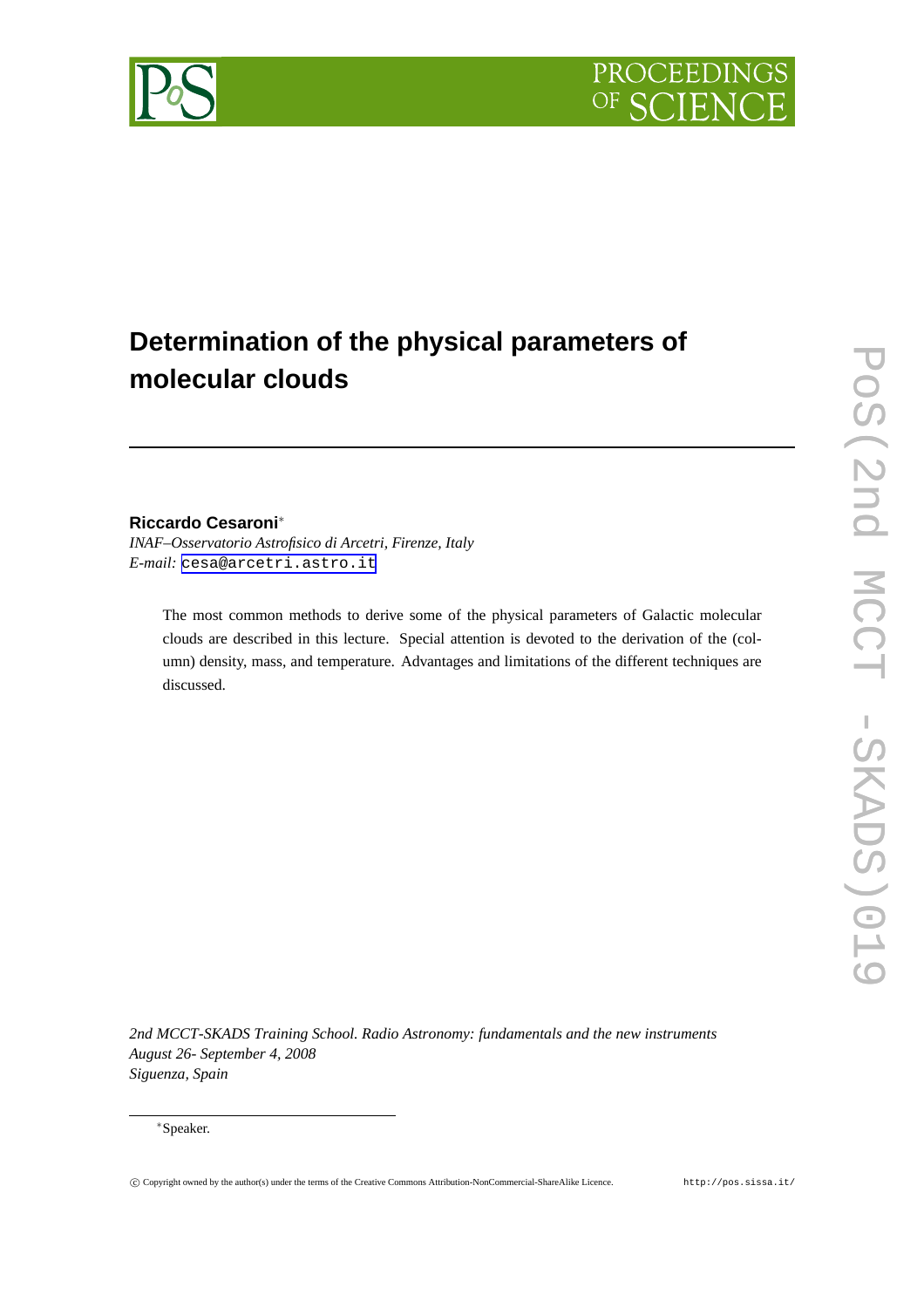### <span id="page-1-0"></span>**1. Introduction**

The goal of this lecture is to describe the most common methods employed to estimate some critical parameters of molecular clouds, from line and continuum observations. In particular, we will discuss the derivation of the velocity field, temperature, (column) density, and mass.

All the information we need is "hidden" in the solution of the radiative transfer equation. For illustrative purposes, it is convenient to consider the solution for the line emission in the simplest case (constant temperature and density along the line of sight and gaussian source structure) and in the Rayleigh-Jeans approximation:

$$
T_{\rm MB}(\nu) = \frac{\Omega_{\rm S}}{\Omega_{\rm S} + \Omega_{\rm B}} T_{\rm ex} \left( 1 - e^{-\tau(\nu)} \right). \tag{1.1}
$$

Here,  $\Omega_S$  is the solid angle subtended by the source,  $\Omega_B$  the solid angle of the instrumental beam,  $T_{\rm ex}$  the gas excitation temperature of the transition, and  $\tau$  the line optical depth given by the expression

$$
\tau(v) = \frac{h v}{4\pi} B_{ul} N_u \left( e^{\frac{hv}{kT_{\text{ex}}}} - 1 \right) \phi(v - v_0(V)) \tag{1.2}
$$

with *h* Planck constant, *k* Boltzmann constant, *Bul* Einstein coefficient for stimulated emission, *N<sup>u</sup>* column density in the upper level of the transition,  $\phi$  normalised line profile, and  $v_0(V)$  frequency at the line center. Note that the latter is a function of the velocity *V* along the line of sight of the gas particle emitting the line, according to the Doppler law  $v_0(V) = v_{\text{rest}}(1 - V/c)$ , with  $v_{\text{rest}}$  line frequency as measured in the laboratory and *c* speed of light.

Equations (1.1) and (1.2) contain 3 observables ( $T_{\text{MB}}$ ,  $\Omega_{\text{S}}$ , and v) and depend on the physical parameters of the gas. In the following, we will illustrate how measurements of the former make it possible to obtain the latter. Suggested reading on this subject consists of [[1, 3, 4\]](#page-6-0).

#### **2. Velocity field**

The information about the gas velocity is contained in the line profile  $\phi$ . While several effects contribute to shape lines emitted from molecular clouds, such as thermal and turbulent broadening, the macroscopic velocity field often leaves a clear signature in the line profile. For example, if the instrumental beam encompasses the whole emitting region (i.e. at low angular resolution), the expanding bipolar outflows powered by many newly formed stars are recognizable because they lead to the formation of broad line wings. Instead, the material infalling towards the star can be detected in the form of a so-called "inverse P-Cygni" profile, characterised by a pair of features, of which the red-shifted one is in absorption. This depends partly on the presence of a (sufficiently bright) continuum source against which one sees absorption.

High angular resolution imaging of the line emission allows investigation of the gas distribution at different velocities, thus making it possible to probe the velocity field of the cloud in great detail. This information can be enriched by observations of different molecular species, sampling regions with different densities, temperatures, and molecular abundances.

The most serious limitation of the method is that only one velocity component (that along the line of sight) is obtainable and that we do not know where the particle emitted at that velocity is located along the line of sight. Also, different clumps of gas lying along the same line of sight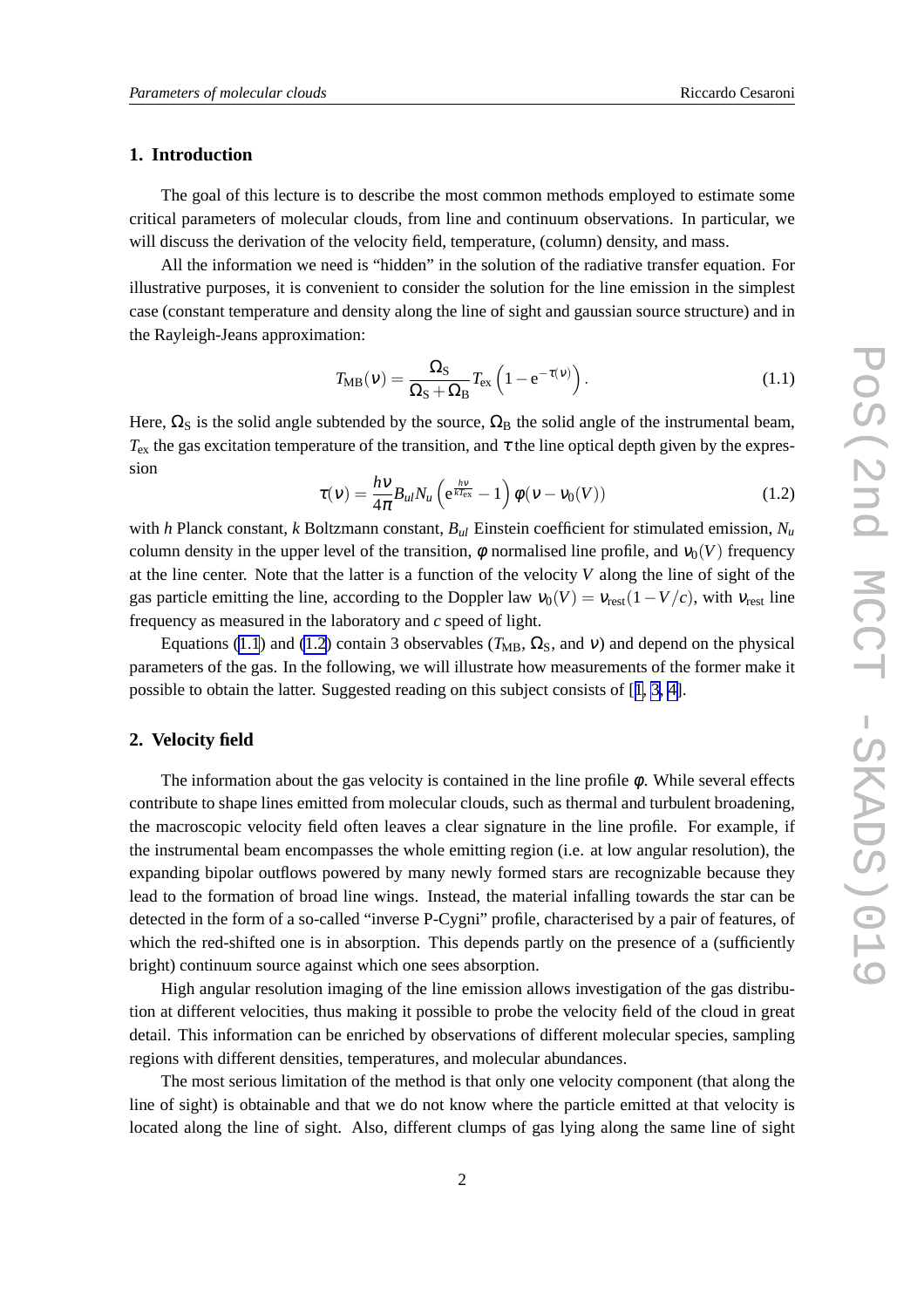<span id="page-2-0"></span>may be moving with the same *V*, so that the map obtained at a given velocity contains "mixed" information of two (or more) distinct regions. Finally, photons emitted at different velocities may overlap each other because of the intrinsic line width (due to various broadening effects), thus complicating the interpretation of the maps.

#### **3. Kinetic temperature and column density**

In local thermodynamic equilibrium (LTE), the level populations obey the Boltzmann equation and the excitation temperature is a good approximation of the  $H_2$  gas kinetic temperature. The latter can thus be obtained in a straightforward manner from observations of an optically thick line (e.g. <sup>12</sup>CO), because  $T_{ex} \simeq T_K$  and Eq. ([1.1](#page-1-0)) for  $\tau \gg 1$  gives

$$
T_{\rm K} \simeq \frac{\Omega_{\rm S} + \Omega_{\rm B}}{\Omega_{\rm S}} T_{\rm MB}.
$$
\n(3.1)

Here,  $\Omega_B$  is known and  $T_{MB}$  and  $\Omega_S$  can be measured from a map of the source with suitable angular resolution.

At the same time one can image the same cloud in an optically thin tracer, e.g. <sup>13</sup>CO. For  $\tau \ll 1$ , Eq. ([1.1\)](#page-1-0) at the line center (i.e. for  $v = v_0$ ) can be written as

$$
T_{\rm MB} \simeq \frac{\Omega_{\rm S}}{\Omega_{\rm S} + \Omega_{\rm B}} T_{\rm K} \tau \simeq \frac{\Omega_{\rm S}}{\Omega_{\rm S} + \Omega_{\rm B}} N_u \tag{3.2}
$$

where we made use of Eq. ([1.2](#page-1-0)) in the limit  $h\nu \ll kT_K$ . From  $N_u$  and  $T_K$  one can obtain the total column density of the molecule from the Boltzmann equation:

$$
N_{\text{mol}} = \frac{N_u}{g_u} Q(T_K) e^{\frac{E_u}{kT_K}}
$$
\n(3.3)

with  $g_u$  statistical weight of level *u* and  $O(T)$  partition function,  $O(T) = \sum_i g_i \exp(E_i/kT)$ .

Note that if two lines of an optically thin species are observed, a priori knowledge of  $T_K$  is not necessary because both  $T_K$  and  $N_{mol}$  can be obtained simultaneously from the Boltzmann equation:

$$
T_{\rm K} = \frac{h\nu}{k} \ln \left( \frac{N_u' g_u}{N_u g_u'} \right). \tag{3.4}
$$

This result can be extended to the case of three or more optically thin lines. The relevant expression, obtained from the Boltzmann equation, is

$$
\ln\left(\frac{N_i}{g_i}\right) = \ln\left(\frac{N_{\text{mol}}}{Q(T_{\text{K}})}\right) - \frac{E_i}{kT_{\text{K}}}.\tag{3.5}
$$

In practice, one can produce a so-called "rotation diagram" or "Boltzmann plot" by plotting the lefthand side versus  $E_i/k$  and determining the best linear fit by varying the quantities  $\ln[N_{\text{mol}}/Q(T_K)]$ and  $1/T_K$ . This allows derivation of  $T_K$  and  $N_{mol}$ , as illustrated in Fig. [1.](#page-3-0)

Despite their simplicity, these methods provide us with satisfactory temperature and column density estimates. However, they are not flawless and a few caveats are in order. First of all, one is interested in the  $H_2$  column density,  $N_{H_2}$ , rather than in  $N_{mol}$ , and this depends on the molecular abundance, which is quite uncertain for most species. Also, different lines and even more so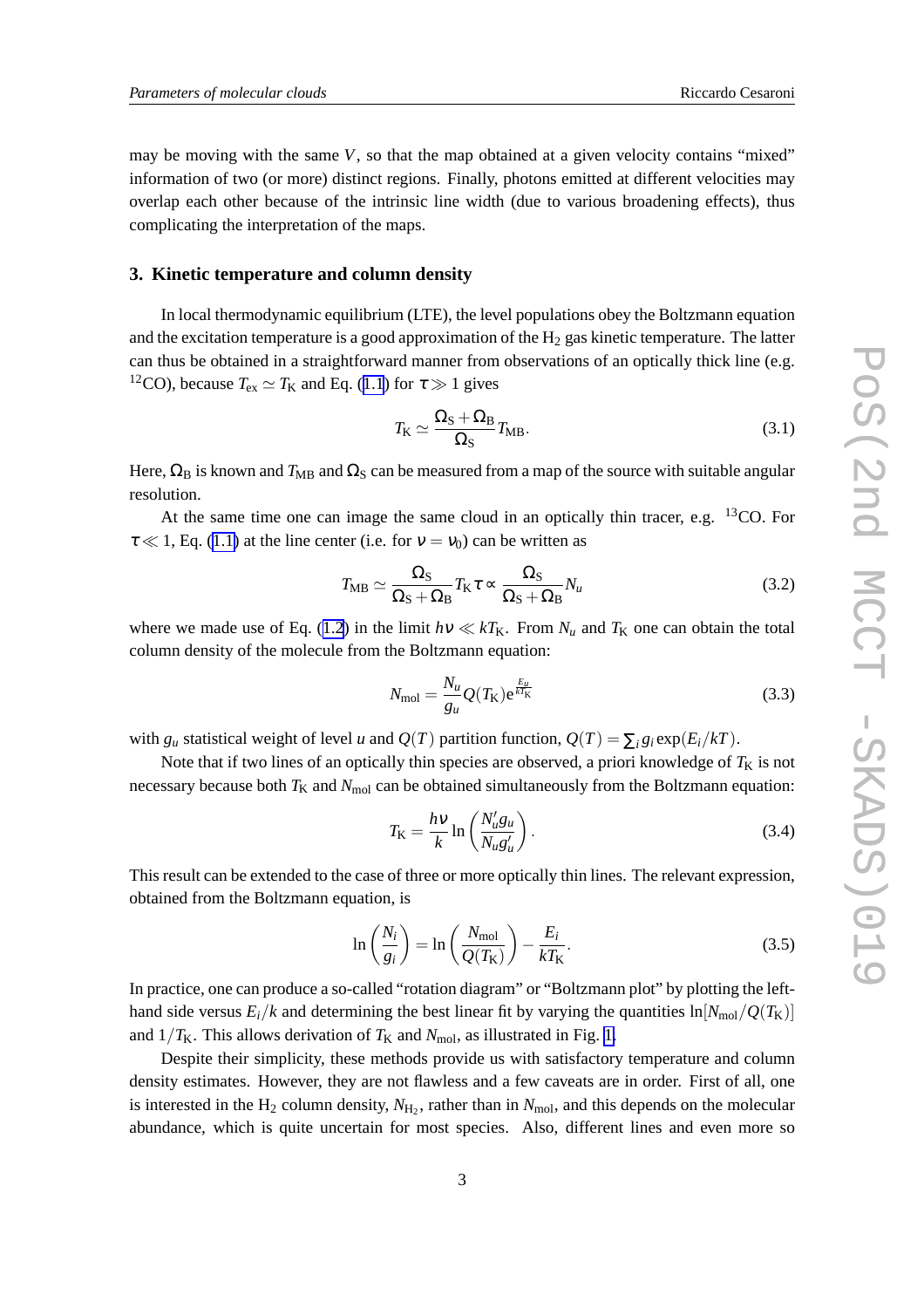<span id="page-3-0"></span>

**Figure 1:** Template rotation diagram and least-square fit (solid line) to the data points. The two best fit parameters are given in the bottom left.

different molecules may trace different environments, with different temperatures and densities. This obviously affects the estimates obtained under the assumption that the gas is homogeneous and isothermal. Moreover, calibration uncertainties introduce errors on T<sub>MB</sub> and hence on the derived physical parameters. Estimates obtained from different molecular species can give inconsistent values of  $T_K$  and  $N_{H_2}$ , due to chemical variations inside the cloud. And in all cases one must keep in mind that the estimates obtained are mean values not only along the line of sight, but also inside the instrumental beam solid angle.

#### **4. Mass and density**

Obtaining a detailed description of the volume density  $(n_{\text{H}_2})$  distribution inside a molecular cloud is a prohibitive task, because all measurable quantities are mean values along the line of sight. An average value of  $n_{\text{H}_2}$  can be obtained from the ratio between the cloud mass and its volume, under the (naïve) assumption of spherical symmetry. Albeit approximate, this is satisfactory for many purposes and has the advantage of relying upon the estimate of an integrated quantity (the mass), which can be calculated in various ways. In the following, we discuss three methods to derive mass estimates and one method to obtain a direct estimate of the volume density.

#### **4.1 Mass estimate**

A mass estimate can be obtained by integrating all over the cloud surface the column density obtained as explained in Sect. [3](#page-2-0). Clearly, the same caveats as for the determination of  $N_{\text{mol}}$  apply here, beside the fact that the mass scales like the cloud surface, namely like the distance squared: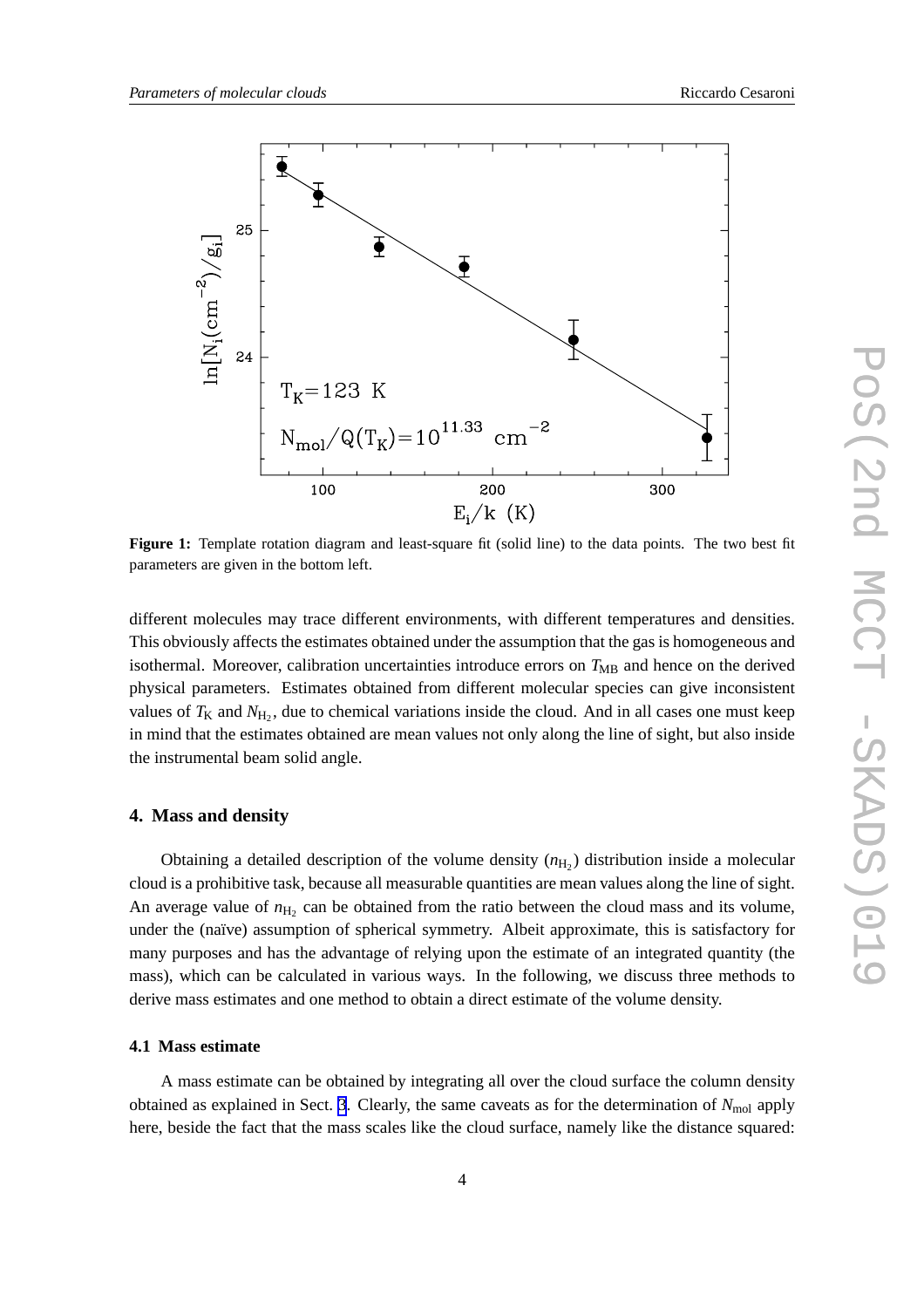given the uncertainties on the distance estimates, the mass obtained in this way is likely affected by significant errors.

Another possibility is to assume that the cloud is in hydrostatic equilibrium, when the gravitational forces are balanced by the gas internal pressure. Then the mass must equal the so called "virial" mass (see e.g. [\[2\]](#page-6-0)), namely  $M_{\text{vir}} \propto d\theta \Delta V^2$ , with *d* distance,  $\theta$  angular radius of the cloud, and ∆*V* line width. The dependence on the distance is less important than for the previous estimate, but the assumption of equilibrium is questionable and should rather be verified a posteriori than assumed a priori.

The best estimate is probably that obtainable from the dust continuum emission at (sub)millimeter wavelengths, where the cloud is optically thin. To a good approximation, one has  $M \propto S_V d^2 / (\kappa T_K)$ , where  $S_V$  is the flux density of the cloud and  $\kappa$  the dust absorption coefficient. The obvious caveats are the presence of temperature gradients and the uncertainties on the dust properties.

#### **4.2 Density estimate**

The last method discussed here consists in a direct estimate of  $n_{\text{H}_2}$ . This is possible with measurements of at least two lines of a molecular species that is not in LTE conditions. In fact, as already seen in Sect. [3](#page-2-0), under LTE conditions the level populations obey the Boltzmann equation and depend only on the gas temperature. On the other hand, if the gas density is sufficiently low (below the "critical" value defined by the ratio between the Einstein coefficient for spontaneous emission and the corresponding collisional coefficient), the molecule may not be in LTE and the line intensities depend also on the density. Therefore, it is conceptually possible to make use of the measured line intensities to derive an estimate of  $n_{\text{H}_2}$ .

In practice, this result can be achieved by comparing the measured line brightness temperatures with those computed by a numerical code calculating the level populations of the given molecule as a function of the physical parameters of the gas – i.e.  $T_{K}$ ,  $n_{\text{H}_2}$ , the velocity gradient and the molecular abundance relative to  $H_2$ . An example of the method is given in Fig. [2.](#page-5-0) Here, we consider the case of the two rotational transitions  $J = 2 \rightarrow 1$  and  $J = 5 \rightarrow 4$  of the C<sup>34</sup>S molecule. In the top panel, the measured brightness temperature of the  $(2-1)$  line is plotted as a function of  $T_K$  and  $n_{H_2}$ . Note how the curves become parallel to the  $n_{H_2}$  axis as soon as the transition becomes optically thick (shaded area): this is the consequence of the fact that large opacities bring the corresponding level populations to LTE, where only the value of  $T_K$  matters. The two red curves allow for the uncertainty on the measured  $T_{\rm B}$ : all pairs  $T_{\rm K}$ , $n_{\rm H}$ , whose points lie outside these curves are ruled out. Then we also consider the ratio between the brightness temperatures of the (2–1) and  $(5-4)$  lines – see middle panel. This sets an additional constraint on  $T<sub>K</sub>$  and  $n<sub>H<sub>2</sub></sub>$ , which is given by the two blue curves: only points lying inside these two curves correspond (within the observational errors) to the observed ratio  $T_{\rm B}(5-4)/T_{\rm B}(2-1)$ .

The bottom panel of Fig. [2](#page-5-0) overlays the two allowed regions, showing that only a limited portion of the  $T_{K}-n_{H_2}$  plane (the yellow region) can satisfy the constraints set by both  $T_{B}(2-1)$  and  $T_{\rm B}(5-4)/T_{\rm B}(2-1)$ . Of the two parameters,  $n_{\rm H_2}$  appears to be better constrained, due to the fact that  $C^{34}S$  is more sensitive to variations of  $n_{H_2}$  than  $T_K$ . This can be seen in the top panel, where the curve in the optically thin part of the plot are almost parallel to the  $T<sub>K</sub>$  axis: this means that  $T_B(2-1)$  is sensitive only to large changes in  $T_K$ .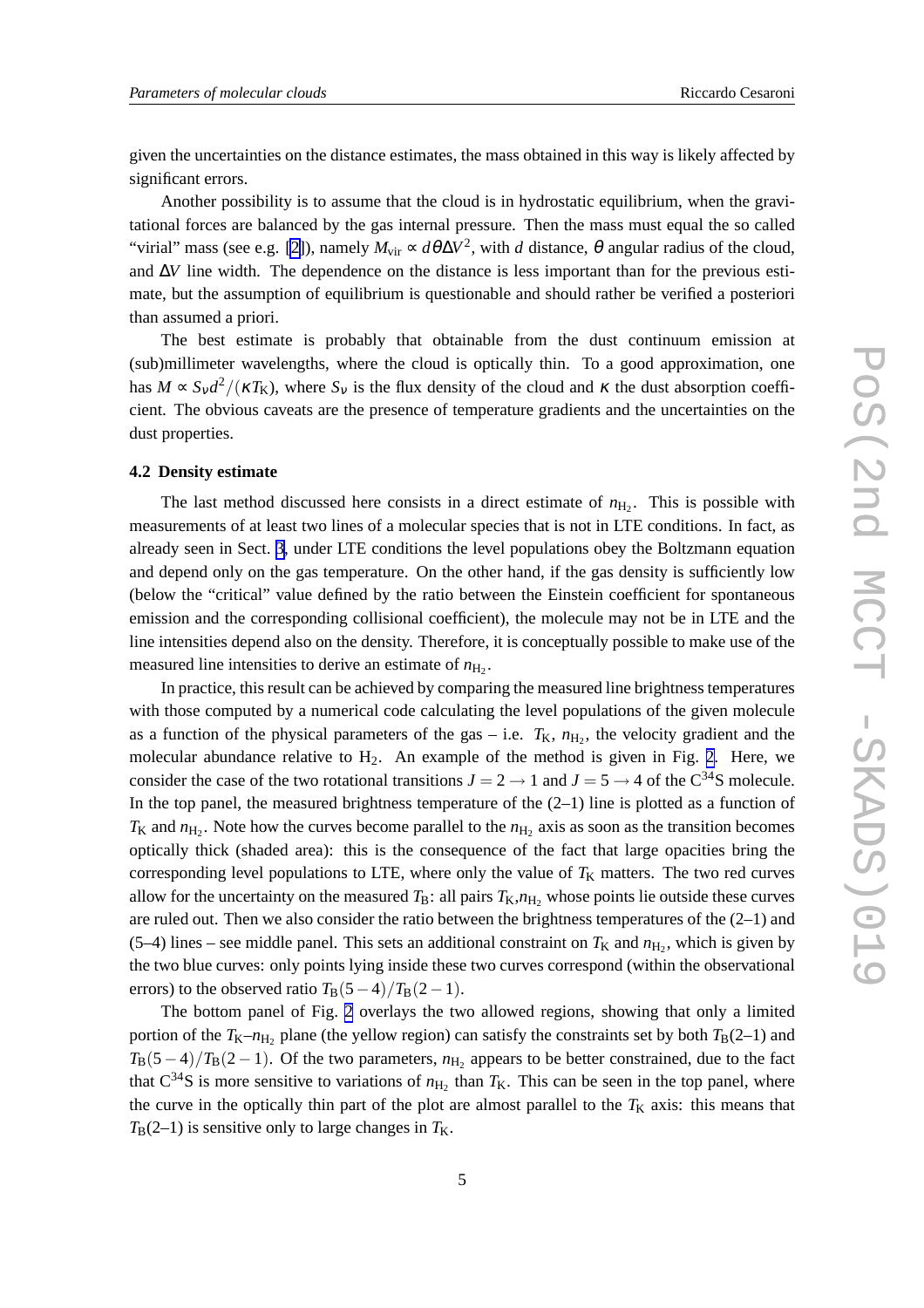<span id="page-5-0"></span>





**Figure 2:** *Top:* contour plot of the calculated brightness temperature of the C<sup>34</sup>S(2–1) rotational transition as a function of  $H_2$  gas temperature and density. The shaded area indicates the values of  $T_K$  and  $n_{H_2}$  for which the line opacity is  $> 1$ . The red contours delimit the region corresponding to the measured value of *T*<sub>B</sub>(2–1), allowing for the observational error. *Middle:* Same as top panel, for the ratio  $T_B(5-4)/T_B(2-1)$ . The blue curves are the analogous of the red curves in the top panel. *Bottom:* Overlay of the blue and red contours mentioned above, whose intersection (yellow area) defines the allowed values of  $T_K$  and  $n_{\text{H}_2}$ .